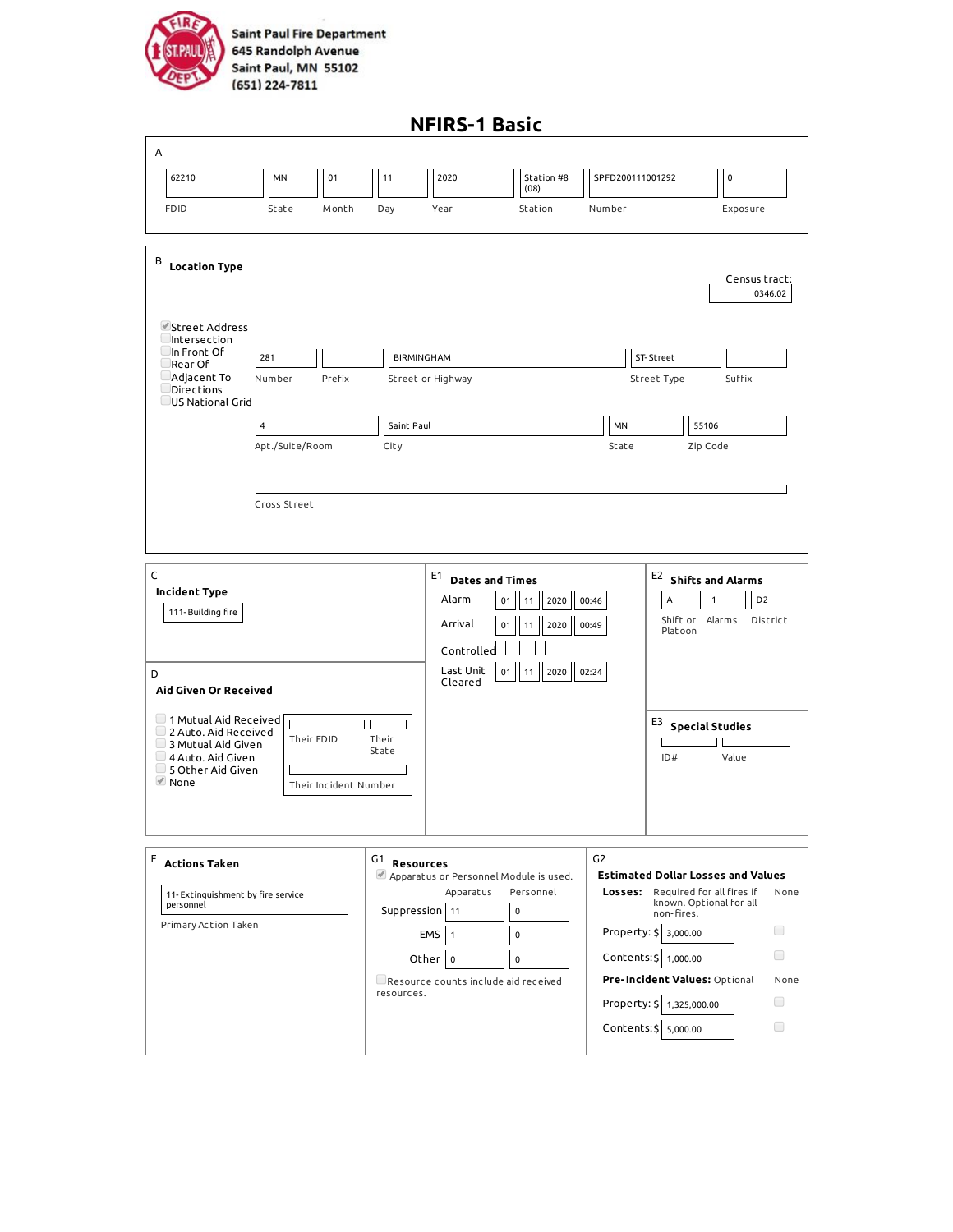| $\Box$ 2 - Fire<br>$\Box$ 3 - Structure Fire<br>$\Box$ 4 - Civilian Fire Cas.<br>5 - Fire Service Cas.<br>$\Box$ 6 - EMS<br>$\Box$ 7 - HazMat<br>$\Box$ 8 - Wildland Fire<br>$\Box$ 9 - Apparatus<br>$\Box$ 10 - Personnel<br>$\Box$ 11 - Arson                                           | Fire<br>Service<br>Civilian | H1<br>Casualties Mone<br>Deaths<br><b>Injuries</b><br>$\mathsf{o}\,$<br>$\pmb{0}$<br>$\mathbf 0$<br>$\mathbf 0$<br>H <sub>2</sub> Detector<br>Required for Confined Fires                                                                                                                                |                               | <b>Hazardous Materials Release</b><br>$\Box$ 1 - Natural Gas<br>2 - Propane Gas<br>$-4$ - Kerosene<br>$\Box$ 5 - Diesel Fuel / Fuel Oil<br>$\Box$ 6 - Household Solvents<br>$\Box$ 7 - Motor Oil | L<br><b>Mixed Use Property</b><br>$\Box$ Not Mixed<br>$\Box$ 10 - Assembly Use<br>$\Box$ 20 - Education Use<br>33 - Medical Use<br>$\Box$ 40 - Residential Use<br>51 - Row Of Stores<br>53 - Enclosed Mall<br>58 - Business and<br>Residential<br>59 - Office Use<br>$\Box$ 60 - Industrial Use |  |
|-------------------------------------------------------------------------------------------------------------------------------------------------------------------------------------------------------------------------------------------------------------------------------------------|-----------------------------|----------------------------------------------------------------------------------------------------------------------------------------------------------------------------------------------------------------------------------------------------------------------------------------------------------|-------------------------------|--------------------------------------------------------------------------------------------------------------------------------------------------------------------------------------------------|-------------------------------------------------------------------------------------------------------------------------------------------------------------------------------------------------------------------------------------------------------------------------------------------------|--|
|                                                                                                                                                                                                                                                                                           | 3 - Unknown                 | $\Box$ 1 - Detector Alerted Occupants<br>2 - Detector Did Not Alert Them                                                                                                                                                                                                                                 |                               |                                                                                                                                                                                                  | 63 - Military Use<br>65 - Farm Use<br>00 - Other Mixed Use                                                                                                                                                                                                                                      |  |
| J<br>Property Use None<br><b>Structures</b><br>131 □ Church, Place of Worship<br>161 Restaurant or Cafeteria<br>162 Bar/Tavern or Nightclub<br>213 Elementary School, Kindegarten<br>215 □ High School, Junior High<br>$241$ College, Adult Education<br>311 Nursing Home<br>331 Hospital |                             | 341 □ Clinic, Clinic-Type Infirmary<br>342 Doctor/Dentist Office<br>361 Prison or Jail, Not Juvenile<br>419 $\Box$ 1- or 2-Family Dwelling<br>429 MultiFamily Dwelling<br>439<br>Rooming/Boarding House<br>449 Commerical Hotel or Motel<br>459<br>464 Dormitory/Barracks<br>519 Food and Beverage Sales | Residential, Board and Care   | 571 Gas or Service Station<br>599 □ Business Office<br>700 Manufacturing Plant<br>891 Warehouse                                                                                                  | 539 □ Household Goods, Sales, Repairs<br>579 Motor Vehicle/Boat Sales/Repairs<br>615 Electric-Generating Plant<br>629 Laboratory/Science Laboratory<br>819 ∪ Livestock/Poultry Storage (Barn)<br>882 DNon-Residential Parking Garage                                                            |  |
| Outside<br>124 □ Playground or Park<br>655 Crops or Orchard<br>$669$ Forest (Timberland)<br>807 □ Outdoor Storage Area<br>919 Dump or Sanitary Landfill<br>931 $\Box$ Open Land or Field<br>936 Vacant Lot                                                                                |                             | 938 Graded/Cared for Plot of Land<br>946 Lake, River, Stream<br>951<br>Railroad Right-of-Way<br>960 Other Street<br>961<br>Highway/Divided Highway<br>962<br>981 Construction Site<br>984 Industrial Plant Yard                                                                                          | Residential Street/Driveway   | Property Use:<br>Description<br>Property Use box.                                                                                                                                                | Look up and enter a Property Use code and<br>description only if you have NOT checked a                                                                                                                                                                                                         |  |
|                                                                                                                                                                                                                                                                                           |                             |                                                                                                                                                                                                                                                                                                          |                               |                                                                                                                                                                                                  |                                                                                                                                                                                                                                                                                                 |  |
| K1                                                                                                                                                                                                                                                                                        |                             |                                                                                                                                                                                                                                                                                                          |                               |                                                                                                                                                                                                  |                                                                                                                                                                                                                                                                                                 |  |
| <b>Person/Entity Involved</b><br>Local Option                                                                                                                                                                                                                                             | Occupant                    | Person/Entity Type                                                                                                                                                                                                                                                                                       | Business Name (if applicable) |                                                                                                                                                                                                  | Phone Number                                                                                                                                                                                                                                                                                    |  |
|                                                                                                                                                                                                                                                                                           |                             |                                                                                                                                                                                                                                                                                                          |                               |                                                                                                                                                                                                  |                                                                                                                                                                                                                                                                                                 |  |
| Mr., Ms., Mrs.                                                                                                                                                                                                                                                                            | <b>JUAN</b><br>First Name   | A<br>MI                                                                                                                                                                                                                                                                                                  | Last Name                     | RAMIREZ-RUIZ                                                                                                                                                                                     | Suffix                                                                                                                                                                                                                                                                                          |  |
|                                                                                                                                                                                                                                                                                           |                             |                                                                                                                                                                                                                                                                                                          |                               |                                                                                                                                                                                                  |                                                                                                                                                                                                                                                                                                 |  |
| 278<br>Number                                                                                                                                                                                                                                                                             | Prefix                      | <b>BIRMINGHAM</b><br>Street or Highway                                                                                                                                                                                                                                                                   | ST-Street<br>Street Type      |                                                                                                                                                                                                  | Suffix                                                                                                                                                                                                                                                                                          |  |
|                                                                                                                                                                                                                                                                                           |                             |                                                                                                                                                                                                                                                                                                          |                               |                                                                                                                                                                                                  |                                                                                                                                                                                                                                                                                                 |  |
| Post Office Box                                                                                                                                                                                                                                                                           |                             | 4<br>Apt./Suite/Room                                                                                                                                                                                                                                                                                     |                               | Saint Paul<br>City                                                                                                                                                                               |                                                                                                                                                                                                                                                                                                 |  |
|                                                                                                                                                                                                                                                                                           |                             |                                                                                                                                                                                                                                                                                                          |                               |                                                                                                                                                                                                  |                                                                                                                                                                                                                                                                                                 |  |
| MN<br>State                                                                                                                                                                                                                                                                               |                             |                                                                                                                                                                                                                                                                                                          | 55106<br>Zip Code             |                                                                                                                                                                                                  |                                                                                                                                                                                                                                                                                                 |  |
|                                                                                                                                                                                                                                                                                           |                             |                                                                                                                                                                                                                                                                                                          |                               |                                                                                                                                                                                                  |                                                                                                                                                                                                                                                                                                 |  |
| K <sub>2</sub>                                                                                                                                                                                                                                                                            |                             |                                                                                                                                                                                                                                                                                                          |                               |                                                                                                                                                                                                  |                                                                                                                                                                                                                                                                                                 |  |
|                                                                                                                                                                                                                                                                                           |                             |                                                                                                                                                                                                                                                                                                          |                               |                                                                                                                                                                                                  |                                                                                                                                                                                                                                                                                                 |  |
| Owner                                                                                                                                                                                                                                                                                     |                             | <b>Business Owner</b>                                                                                                                                                                                                                                                                                    | PLEASANTVILLE LLC             |                                                                                                                                                                                                  |                                                                                                                                                                                                                                                                                                 |  |
| Local Option                                                                                                                                                                                                                                                                              |                             | Person/Entity Type                                                                                                                                                                                                                                                                                       | Business Name (if applicable) |                                                                                                                                                                                                  | Phone Number                                                                                                                                                                                                                                                                                    |  |
| Mr., Ms., Mrs.                                                                                                                                                                                                                                                                            | First Name                  | MI                                                                                                                                                                                                                                                                                                       | Last Name                     |                                                                                                                                                                                                  | Suffix                                                                                                                                                                                                                                                                                          |  |
|                                                                                                                                                                                                                                                                                           |                             |                                                                                                                                                                                                                                                                                                          |                               |                                                                                                                                                                                                  |                                                                                                                                                                                                                                                                                                 |  |
| 2400                                                                                                                                                                                                                                                                                      |                             | <b>BLAISDELL</b>                                                                                                                                                                                                                                                                                         |                               | AVE-Avenue                                                                                                                                                                                       |                                                                                                                                                                                                                                                                                                 |  |
| Number                                                                                                                                                                                                                                                                                    | Prefix                      | Street or Highway                                                                                                                                                                                                                                                                                        | Street Type                   |                                                                                                                                                                                                  | Suffix                                                                                                                                                                                                                                                                                          |  |
|                                                                                                                                                                                                                                                                                           |                             | 100                                                                                                                                                                                                                                                                                                      |                               | Minneapolis                                                                                                                                                                                      |                                                                                                                                                                                                                                                                                                 |  |
| Post Office Box<br>MN                                                                                                                                                                                                                                                                     |                             | Apt./Suite/Room                                                                                                                                                                                                                                                                                          | 55404                         | City                                                                                                                                                                                             |                                                                                                                                                                                                                                                                                                 |  |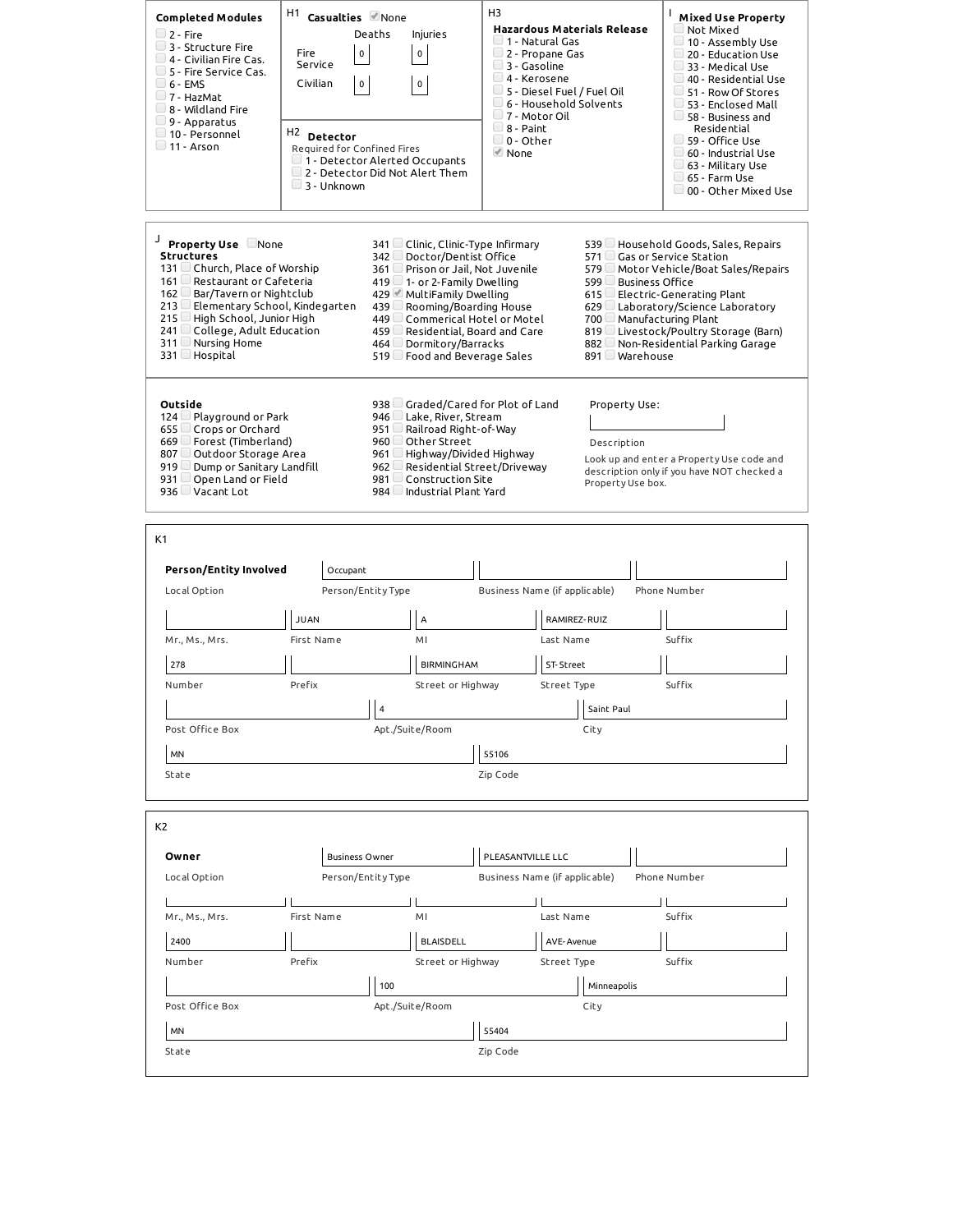## **Remarks:**  L

 FIRE CREWS RESPONDED TO A FIRE IN AN APARTMENT COMPLEX. THE FIRE WAS ISOLATED TO AN APARTMENT ON THE THIRD FLOOR, SIDE A, QUADRANT 1. THE FIRE WAS IN A SINGLE ROOM IN THE APARTMENT WITH SMOKE EXTENSION THROUGHOUT THE APARTMENT OF ORIGIN.

ENGINE #24'S CREW ARRIVED AND PULLED A HOSE LINE TO THE APARTMENT WITH ENGINE #4'S CREW BACKING THEM UP AND SECURING A WATER SUPPLY. SQUAD #1'S CREW ADVANCED TO THE THIRD FLOOR FOR A PRIMARY SEARCH IN THE APARTMENT, HAVING TO FORCE THE DOOR FOR ENGINE #24'S CREW TO GAIN ENTRY TO ATTACK THE FIRE. ENGINE #24'S CREW EXTINGUISHED<br>THE FIRE. LADDER #24'S CREW SET EGRESS AND VENTILATION AND WENT TO THE THIRD FLOOR TO EVACUATE THE FLOOR AND<br>

THE RESIDENT WAS NOT AT HOME DURING THE FIRE, BUT THEY RETURNED MUCH LATER AND HAD A PLACE TO STAY WITH RELATIVES. FIRE INVESTIGATOR (CAR20) BLANK COMPLETED THE INVESTIGATION AND THE BOARD-UP COMPANY ARRIVED TO HANDLE ONE DOOR. ONE OF SQUAD #1'S FF WAS INJURED WHILE FORCING THE DOOR.

| M<br>Authorization<br>8046 | Ertz, Conrad | DC               | C <sub>2</sub> | 01/12/2020 |
|----------------------------|--------------|------------------|----------------|------------|
| Officer In Charge ID       | Signature    | Position or Rank | Assignment     | Date       |
| 8046                       | Ertz, Conrad | DC               | IC2            | 01/12/2020 |
| Member Making Report<br>ID | Signature    | Position or Rank | Assignment     | Date       |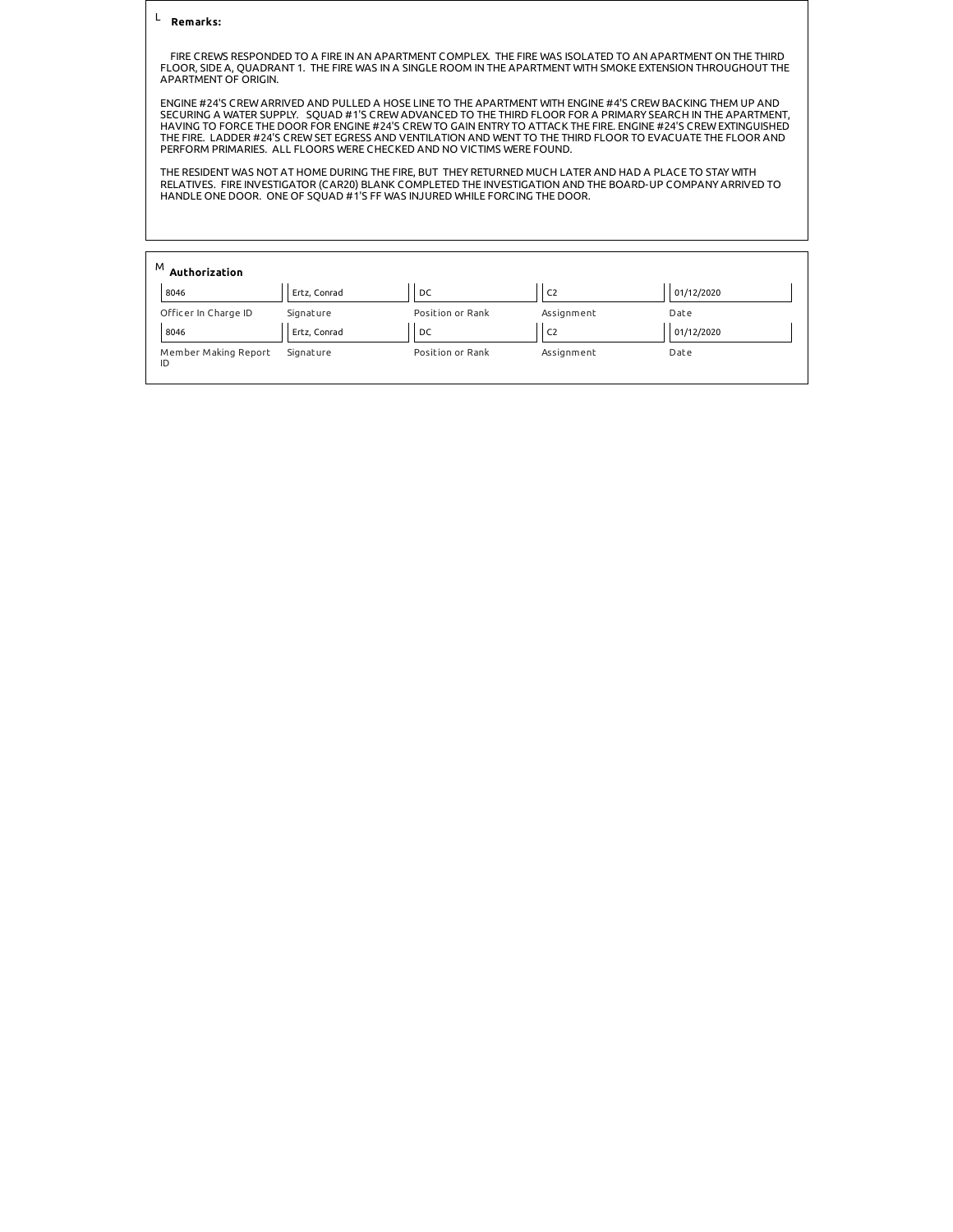## **NFIRS-2 Fire**

|                                                                                                                                                                                                                                                                                                                                                                                                                                                                                                        |                                                                                                     |       |                                                                                     | NFIRS-4 FILE                                                                                                                                                                                                                                                                                                                                                         |                                                        |                                                                                                                   |                                                                                                                                                                                                                                        |                                                             |
|--------------------------------------------------------------------------------------------------------------------------------------------------------------------------------------------------------------------------------------------------------------------------------------------------------------------------------------------------------------------------------------------------------------------------------------------------------------------------------------------------------|-----------------------------------------------------------------------------------------------------|-------|-------------------------------------------------------------------------------------|----------------------------------------------------------------------------------------------------------------------------------------------------------------------------------------------------------------------------------------------------------------------------------------------------------------------------------------------------------------------|--------------------------------------------------------|-------------------------------------------------------------------------------------------------------------------|----------------------------------------------------------------------------------------------------------------------------------------------------------------------------------------------------------------------------------------|-------------------------------------------------------------|
| A                                                                                                                                                                                                                                                                                                                                                                                                                                                                                                      |                                                                                                     |       |                                                                                     |                                                                                                                                                                                                                                                                                                                                                                      |                                                        |                                                                                                                   |                                                                                                                                                                                                                                        |                                                             |
| 62210                                                                                                                                                                                                                                                                                                                                                                                                                                                                                                  | <b>MN</b>                                                                                           | 01    | 11                                                                                  | 2020                                                                                                                                                                                                                                                                                                                                                                 | Station #8<br>(08)                                     | SPFD200111001292                                                                                                  |                                                                                                                                                                                                                                        | $\mathbf 0$                                                 |
| <b>FDID</b>                                                                                                                                                                                                                                                                                                                                                                                                                                                                                            | State                                                                                               | Month | Day                                                                                 | Year                                                                                                                                                                                                                                                                                                                                                                 | Station                                                | Number                                                                                                            |                                                                                                                                                                                                                                        | Exposure                                                    |
| C<br>B<br><b>Property Details</b><br><b>On-Site Materials</b><br><b>On-Site Materials</b><br>Or Products<br><b>Storage Use</b><br>$\Box$ Not Residential<br><b>B1</b><br>120<br>Estimated number of residential living units in the building<br>of origin whether or not all units became involved<br><b>B2</b><br>$\Box$ Buildings Not Involved<br>$\overline{1}$<br>Number of buildings involved<br>$\blacksquare$ None $\blacksquare$ Less than 1 acre<br><b>B3</b><br>Acres burned (outside fires) |                                                                                                     |       |                                                                                     |                                                                                                                                                                                                                                                                                                                                                                      |                                                        |                                                                                                                   |                                                                                                                                                                                                                                        |                                                             |
| D<br>Ignition<br>21-Bedroom - < 5 persons;<br>D1<br>included are jail or prison<br>Area of Fire Origin<br>D <sub>2</sub><br>66-Candle<br>Heat Source<br>D3<br>Item First Ignited<br>D4                                                                                                                                                                                                                                                                                                                 | 20- Furniture, utensils, other<br>70- Fabric, textile, fur, other<br>Type of Material First Ignited |       | E1<br>Source<br>E <sub>2</sub>                                                      | <b>Cause of Ignition</b><br>$\Box$ 1 - Intentional<br>$\triangleq$ 2 - Unintentional<br>$\Box$ 3 - Failure of Equipment or Heat<br>$\Box$ 4 - Act of Nature<br>$\Box$ 5 - Cause Under Investigation<br>$\Box$ U - Cause Undetermined After<br>Investigation<br><b>Factors Contributing to Ignition</b><br>53-Equipment unattended<br>Factor Contributing to Ignition |                                                        | E3<br>Ignition<br>$\Box$ None<br>$\Box$ 1 - Asleep<br>drugs<br>Estimated Age of<br>Person Involved<br>$\Box$ Male | Human Factors Contributing to<br>Check all applicable boxes<br>$\Box$ 3 - Unattended person<br>$\Box$ 4 - Possibly Mentally Disabled<br>5 - Physically Disabled<br>$\Box$ 6 - Multiple Persons Involved<br>$\Box$ 7 - Age Was A Factor | $\Box$ 2 - Possibly impaired by alcohol or<br>$\Box$ Female |
| F <sub>1</sub><br><b>Equipment Involved In Ignition</b><br><b>■</b> None<br>Equipment Involved<br>Brand<br>Model<br>Serial #<br>Year                                                                                                                                                                                                                                                                                                                                                                   |                                                                                                     |       | F <sub>2</sub><br>$\mathbf{I}$<br>F <sub>3</sub><br>$\Box$ 1 - Portable<br>persons. | <b>Equipment Power Source</b><br>Equipment Power Source<br><b>Equipment Portability</b><br>$\Box$ 2 - Stationary                                                                                                                                                                                                                                                     | Portable equipment normally can be moved by one or two |                                                                                                                   | G                                                                                                                                                                                                                                      | <b>Fire Suppression Factors</b>                             |
| H1<br>H <sub>2</sub><br><b>Mobile Property Involved</b><br>Mobile Property Type and Make<br>$\Box$ 1 - Not involved in ignition, but burned<br>$\Box$ 2 - Involved in ignition, but did not burn<br>Mobile Property Type<br>3 - Involved in ignition and burned<br>$\blacksquare$ None<br>Mobile Property Make<br>Mobile Property Model<br>Year<br>License Plate Number<br><b>VIN</b><br>State                                                                                                         |                                                                                                     |       |                                                                                     |                                                                                                                                                                                                                                                                                                                                                                      |                                                        | Local Use                                                                                                         | Pre-Fire Plan Available<br>Arson Report Attached<br>$\Box$ Police Report Attached<br>Coroner Report Attached<br>$\Box$ Other Reports Attached                                                                                          |                                                             |